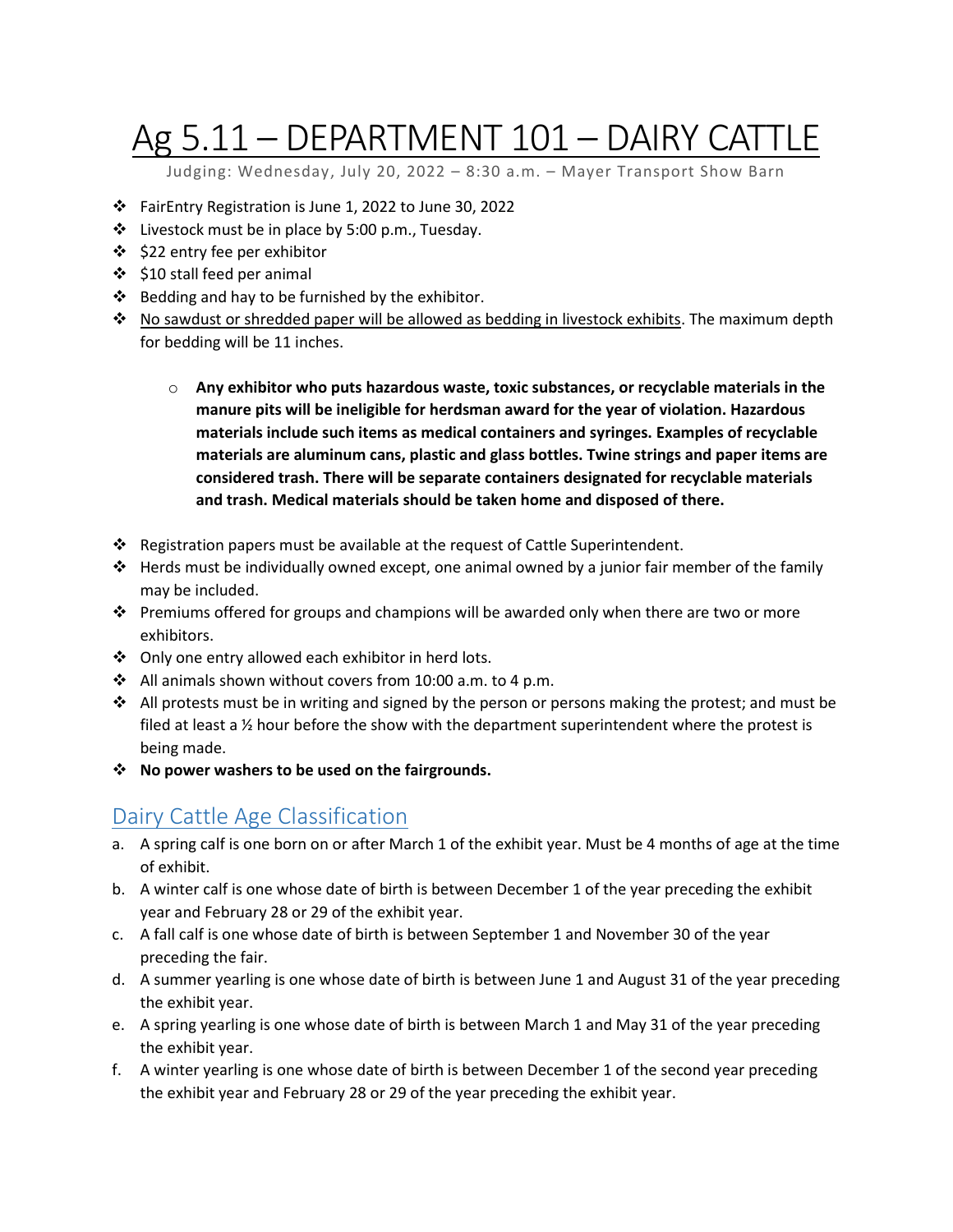- g. A fall yearling is one whose date of birth is between September 1 and November 30 of the second year preceding the exhibit year
- h. A 2 year-old is one whose date of birth is between September 1 of the third year preceding the exhibit year and August 31 of the second year preceding the exhibit year, and shall include any yearlings which have freshened.
- i. A 3 year-old is one whose date of birth is between September 1 of the fourth year preceding the exhibit year and August 31 of the third year preceding the exhibit year.
- j. A 4 year-old is one whose date of birth is between September 1 of the fifth year preceding the exhibit year and August 31 of the fourth year preceding the exhibit year.
- k. A 5 year-old is one whose date of birth is between September 1 of the sixth year preceding the exhibit year and August 31 of the fifth year preceding the exhibit year.
- l. A dry cow is not less than 3 years old and not currently lactating, or had milked 280 days.
- m. Dam and offspring must be owned by the exhibitor.

### Dairy Group Lots

1. Sires must be designated. Animals need not be owned by one exhibitor.

### General Dairy Rules and Instructions

- 1. Breeds eligible for show are Holstein, Brown Swiss, Jersey, Guernsey, Ayrshire and Milking Shorthorn. 2. Only Wisconsin dairy cattle are eligible for show.
- 2. Open Class Dairy Cattle will be in place by 5:00 p.m., Tuesday.
- 3. Release time for dairy cattle is 6:00 p.m. on Sunday.
- 4. Refer to section on Rules and Regulations on Animal Health for health regulations regarding exhibition of dairy cattle in Wisconsin.
- 5. Animals from the Junior Show are not eligible to compete in the open class dairy show, not even for ribbons.

| <b>CLASS A - PUREBRED HOLSTEIN</b>          | <b>CLASS G- GRADE HOLSTEIN</b>          |
|---------------------------------------------|-----------------------------------------|
| CLASS B – PUREBRED BROWN SWISS              | <b>CLASS H- GRADE BROWN SWISS</b>       |
| <b>CLASS C - PUREBRED GUERNSEY</b>          | <b>CLASS I- GRADE GUERNSEY CLASS</b>    |
| CLASS D - PUREBRED JERSEY                   | <b>CLASS J- GRADE JERSEY</b>            |
| <b>CLASS E – PUREBRED AYRSHIRE</b>          | <b>CLASS K- GRADE AYRSHIRE</b>          |
| <b>CLASS F - PUREBRED MILKING SHORTHORN</b> | <b>CLASS L- GRADE MILKING SHORTHORN</b> |